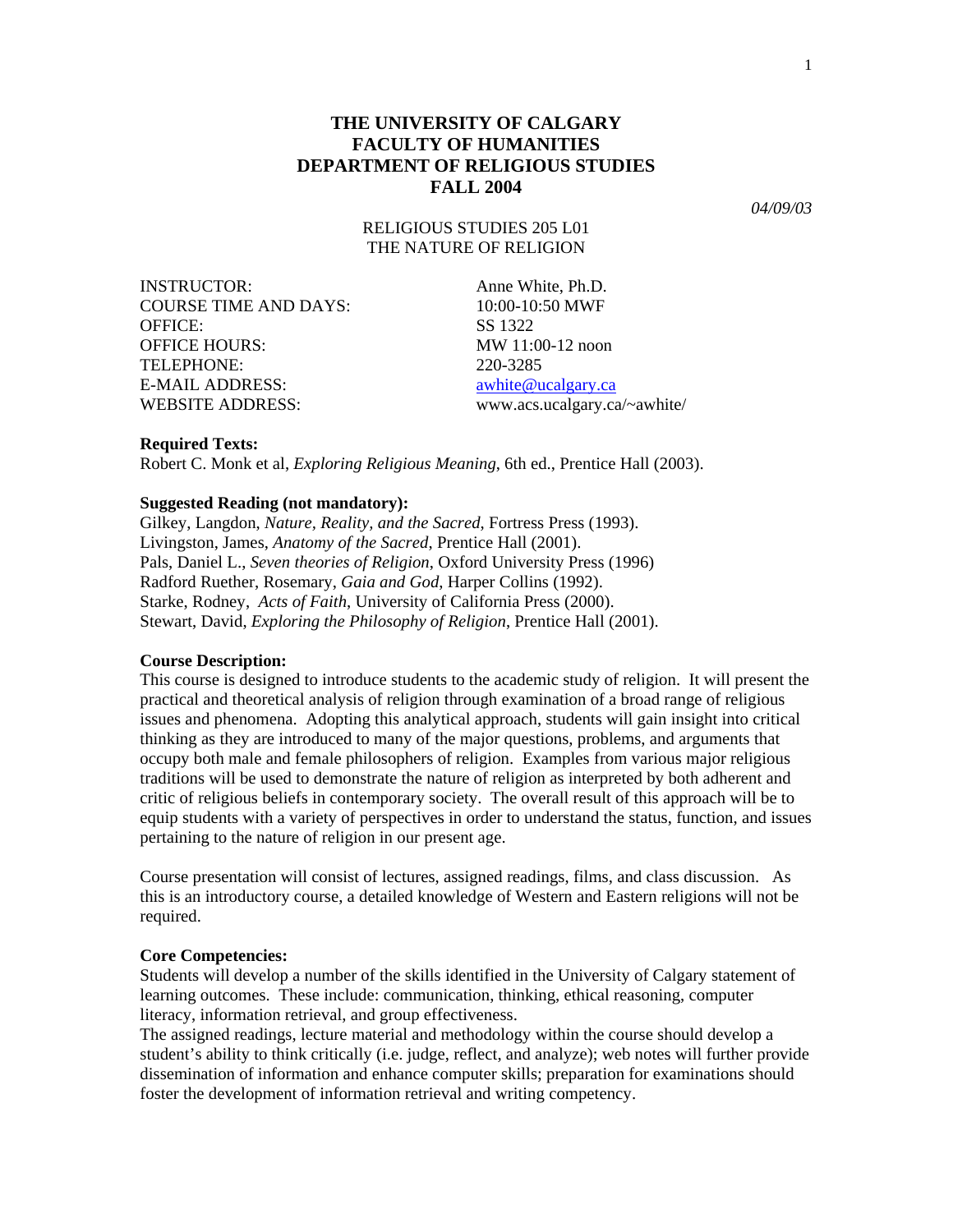It is important to remember that the attainment of any learning endeavour requires that students regularly attend lectures, read the required material, and complete all course work.

### **Course Requirements:**

| September 29 | - Film review/analysis $-$ five pages        | 15% |
|--------------|----------------------------------------------|-----|
| October 25   | - In class test                              | 15% |
| November 19  | - Essay $-8$ pages, plus 1 page bibliography |     |
|              | Double spaced                                |     |
|              | <b>CHICAGO STYLE FORMAT ONLY</b>             | 30% |
|              | - Registrar's Office scheduled final exam    | 40% |

## **Grading:**

| A+ | $100 - 96$ | $95 - 90$ | A- | $89 - 85$ |
|----|------------|-----------|----|-----------|
| B+ | $84 - 80$  | 79 - 75   |    | 74 - 70   |
|    | $69 - 65$  | $64 - 60$ |    | $59 - 55$ |
| D+ | 54 - 53    | 52-50     |    | Under 50  |

N.B. All written assignments will be graded with regard to both form and content.

## **Recording of lectures:**

Recording any part of any lectures in any form must first approved be by the instructor in writing and is for individual private study only. See current Calendar, Tape recording of Lectures.

## **Academic Honesty:**

Students should be familiar with University regulations regarding academic integrity; see relevant pages in the current University Calendar.

#### **Academic Accommodation:**

If you are a student with a disability who requires academic accommodation and have not registered with the Disability Resource Centre, please contact their office at 220-8237. Students who have not registered with the Disability Resource Centre are not eligible for formal academic accommodation. Once registered, please discuss any upcoming tests/examinations with the instructor two weeks before the scheduled date.

#### **Withdrawing from courses:**

Please note the information regarding withdrawals and fee refunds in the Academic Schedule of the current University Calendar.

#### **Gnosis:**

Gnosis is the Religious Studies Student Club. For membership or more information please email: [gnosis@ucalgary.ca](mailto:gnosis@ucalgary.ca) or visit http://www.ucalgary.ca/~gnosis.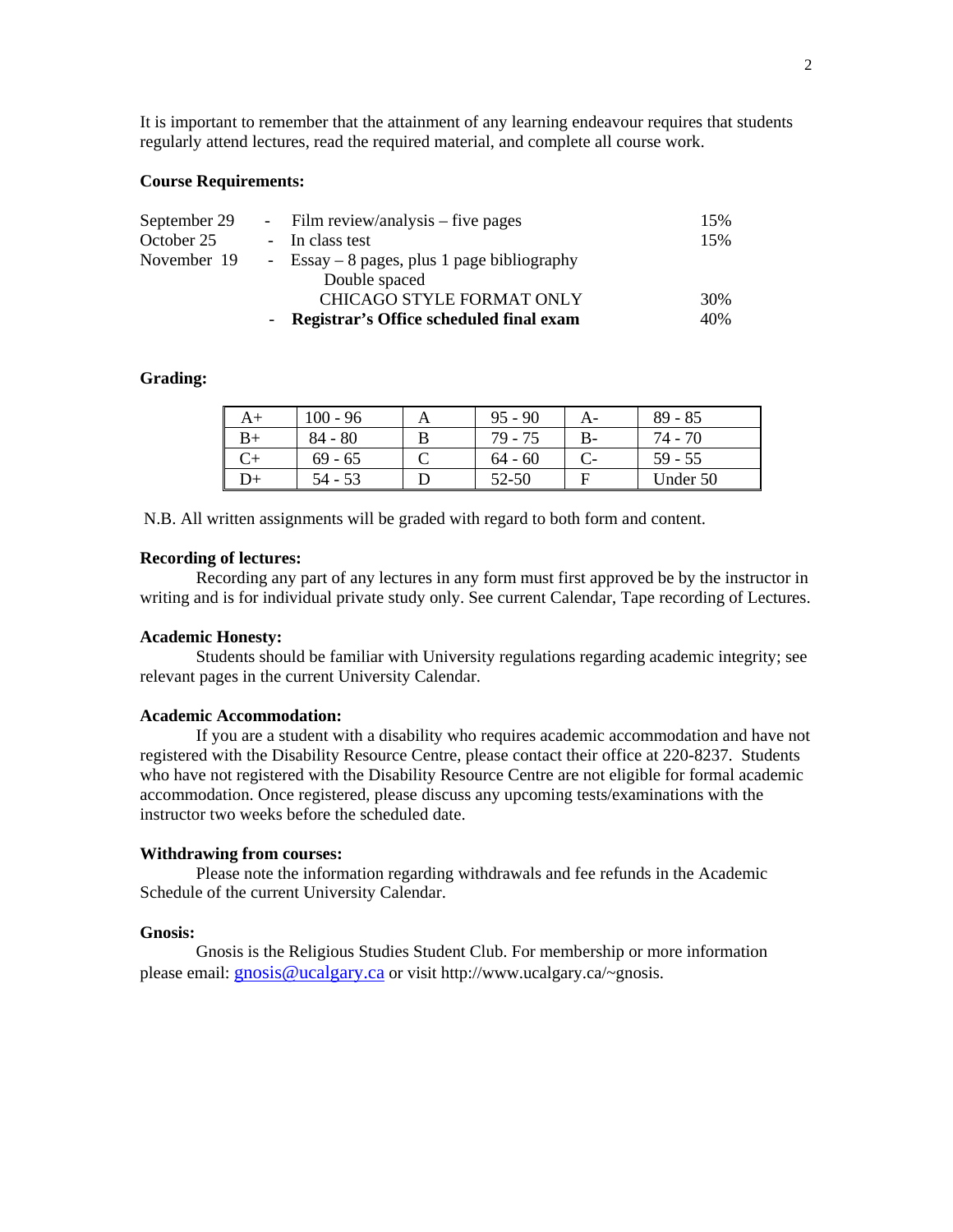# **COURSE SCHEDULE**

# **WEEK COMMENCING:**

| <b>SEPTEMBER 8</b><br><b>Chapters 1 and 2</b>  | Introduction and definition of religion.<br>Group discussion.                                                                                |
|------------------------------------------------|----------------------------------------------------------------------------------------------------------------------------------------------|
| <b>SEPTEMBER 13</b><br><b>Chapter 2</b>        | Religious traditions. General introduction to<br>religious cosmologies                                                                       |
| <b>SEPTEMBER 20</b>                            | Two short videos on religious traditions.<br>Overview of how to write a video/film review.<br>Guidelines posted on web.<br>Group discussion. |
| <b>SEPTEMBER 27</b><br><b>Chapters 3 and 4</b> | Experience and expression in religion<br>Knowledge, belief and cosmology.<br>Group discussion.<br><b>FILM REVIEW DUE.ON SEP.29</b>           |
| <b>OCTOBER 4</b><br><b>Chapter 5</b>           | The meaning of human religious expression through art and<br>ritual.                                                                         |
| <b>OCTOBER 13</b><br><b>Chapter 6</b>          | Authority in religion. Its positive use and some ot its abuses.<br>Additional material as per webnotes.                                      |
| <b>OCTOBER 18</b><br><b>Chapter 7</b>          | The Holy and the Other.<br>Mysticism in various religious traditions.<br>Group discussion.                                                   |
| <b>OCTOBER 25</b>                              | <b>IN CLASS TEST - 45 MINUTES</b>                                                                                                            |
| <b>OCTOBER 27-29</b><br><b>Chapter 8</b>       | The concept of evil.                                                                                                                         |
| <b>NOVEMBER 1</b><br><b>Chapters 9 and 10</b>  | Perennial questions, self, and meaning.<br>The development of self within a religious cosmology.<br>Video.                                   |